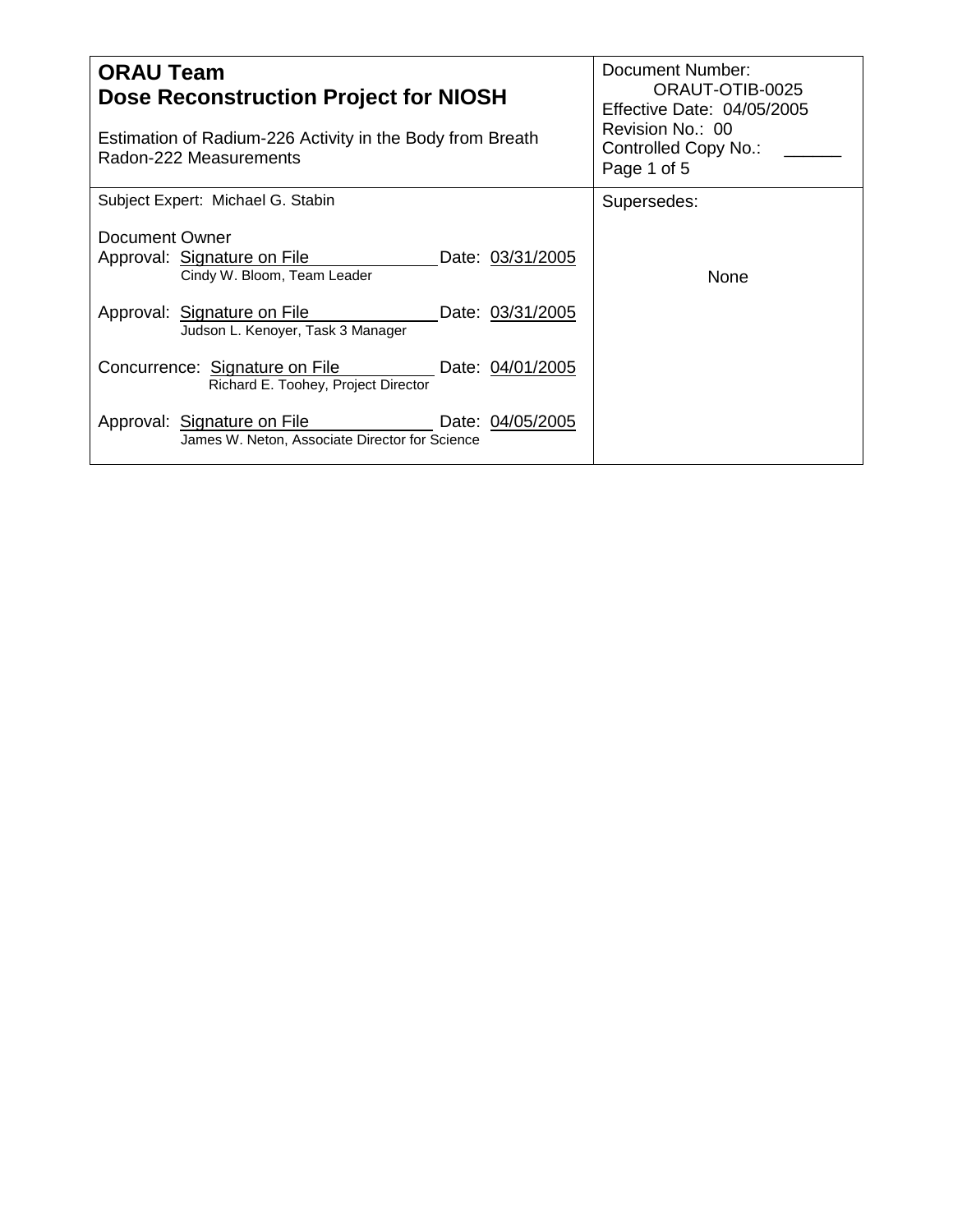| Effective Date: 04/05/2005   Revision No. 00 |  | Document No. ORAUT-OTIB-0025 | Page 2 of 5 |
|----------------------------------------------|--|------------------------------|-------------|
|----------------------------------------------|--|------------------------------|-------------|

| <b>ISSUE</b><br><b>AUTHORIZATION</b><br><b>DATE</b> | <b>EFFECTIVE</b><br><b>DATE</b> | REV.<br>NO. | <b>DESCRIPTION</b>                                                                                                                                                              |
|-----------------------------------------------------|---------------------------------|-------------|---------------------------------------------------------------------------------------------------------------------------------------------------------------------------------|
| <b>Draft</b>                                        | 12//03/2004                     | $00-A$      | A new technical information bulletin to provide<br>information for converting radon breath analysis<br>results to radium whole body activities. Initiated<br>by Cindy W. Bloom. |
| Draft                                               | 12/09/2004                      | $00 - B$    | Updated to address ORAU Team comments.<br>Includes modification of radon-222 release<br>fraction. Initiated by Michael G. Stabin.                                               |
| <b>Draft</b>                                        | 12/15/2004                      | $00-C$      | Unit changes in table on page 3 and first equation<br>on page 4 based on comment by Donald Bihl.<br>Initiated by Cindy W. Bloom.                                                |
| 04/05/2005                                          | 04/05/2005                      | 00          | First approved issue. Initiated by Cindy W.<br>Bloom.                                                                                                                           |

## **RECORD OF ISSUE/REVISIONS**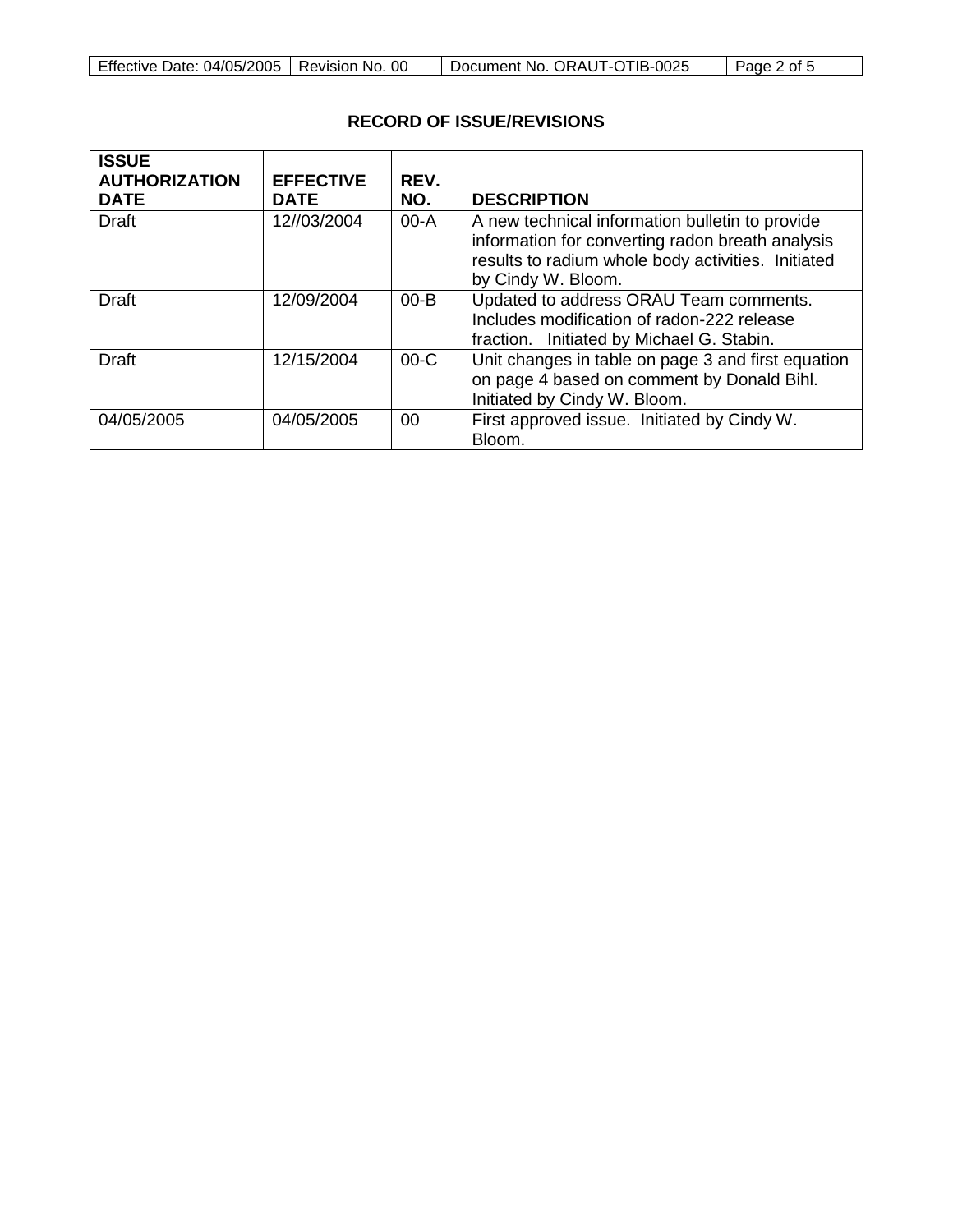Radium-226 is a member of the <sup>238</sup>U decay series. It has a half-life of about 1,600 years, and decays by  $\alpha$  emission to <sup>222</sup>Rn ("radon"), which in turn decays by  $\alpha$  emission to <sup>218</sup>Po and several other members of this decay series, before reaching stable <sup>206</sup>Pb (see Figure 1).



Figure 1. Ra-226 decay series (from ICRP 1998).

Radium-226 entering the body via inhalation is deposited primarily in bone, but is also deposited in soft tissues (ICRP 1998). The radon formed by  $^{226}$ Ra decay can escape from the body by virtue of its being a noble gas, which is soluble in blood and can thus pass to the lungs, pass the lung/blood interface, and exit the body through exhalation. Srivastava et al. (1986) estimate that about 84% of  $226$ Ra in the body can escape from the body, based on the assumption that the equilibrium percentages of  $^{226}$ Ra in the body after inhalation intakes are 33%, 39%, 14%, and 14% in lungs, cortical bone, trabecular bone, and other soft tissues, respectively, and that 100% of radon formed in lung and soft tissue will be released and 70% of that formed in bone will escape (this results in a radon release fraction of 84% in breath). International Commission on Radiological Protection (ICRP) Publication 67 cites the work of a number of investigators who note that the long-term retention of radon in bone will result in a  $^{222}$ Rn/ $^{226}$ Ra ratio of about one third at long times after intake, which is consistent with the above assumption (ICRP 1994). In addition, ICRP Publication 67 presents a recycling model with predicted results for adults that are in reasonable agreement with the values cited above for bone/soft tissue ratios of activity.

Srivastava et al. (1986) note that the body content of  $^{226}$ Ra can be estimated from the amount of exhaled radon by the relationship:

$$
Q = \frac{C_{Rn} I}{\lambda_{Rn} f}
$$

where

 $Q =$  the quantity of <sup>226</sup>Ra present in the body (pCi)

 $I =$  the breathing rate of the subject  $(L/h)$ 

 $\lambda_{\rm Rn}$  = the decay constant of <sup>222</sup>Rn (per h)

 $C_{\text{Rn}}$  = the concentration of <sup>222</sup>Rn in the breath sample (pCi/L)

 $f =$  the release fraction for  $222$ Rn

Subjects should breathe radon-free air (from a tank of oxygen, for example) for a few minutes before performing the test. The test is best performed at the beginning of a workday on a Monday, so that radon breathed in the workplace is not still present in the lungs and available to influence the results.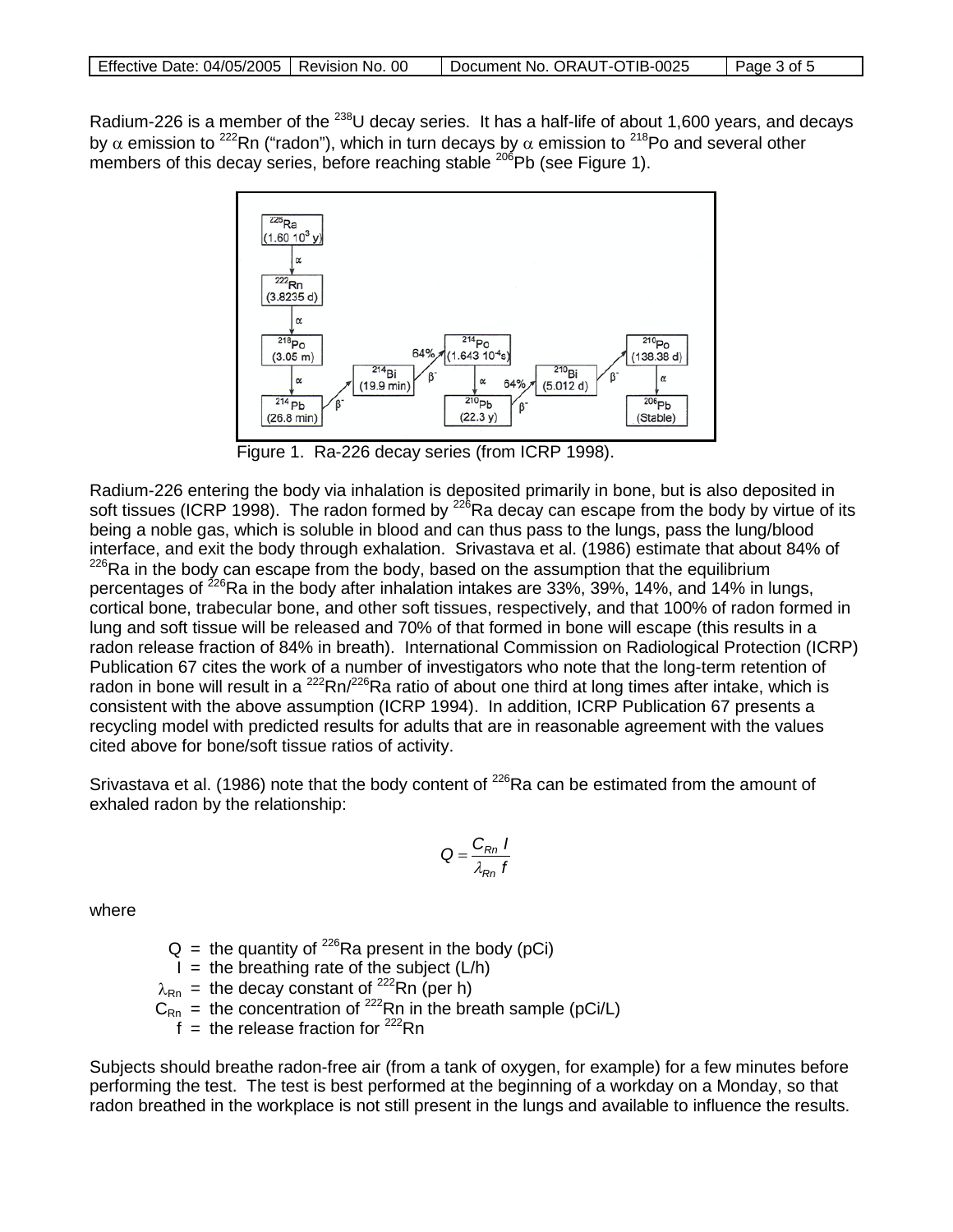| Effective Date: 04/05/2005   Revision No. 00 | Document No. ORAUT-OTIB-0025 | Page 4 of 5 |
|----------------------------------------------|------------------------------|-------------|

The location where the test is performed should be as radon-free as possible. Environmental radon, from soil, building materials, and other sources fluctuates considerably and can interfere with interpretation of the test results. Toohey, Keane, and Rundo (1983) noted that "the exhalation of radon increases by a factor of two and then returns to 'normal' in a period of 1-2 hr following a meal," so measurements might be better made before work on a Monday but some time after a morning meal. For retrospective dose assessment, of course, no further control is possible over the data gathering, but dose reconstructors should keep these possible interferences in mind when evaluating individual cases.

As noted above, Srivastava et al. (1986) cite a value of 0.84 for f. This value is probably most applicable to workers who have been in mines for several years and thus chronically exposed for an extended period. An Oak Ridge Associated Universities memorandum suggests instead a value of 0.65 for f, use of which will result in larger estimates of the <sup>226</sup>Ra activity in the body (Dolan 1989). This is consistent with assuming an emanating fraction of  $0.63 \pm 0.06$ , which has been shown in a number of radium dial workers with long-term body burdens of <sup>226</sup>Ra (ingested and assumed to all be in bone) (Toohey 1983). In these subjects, both  $^{226}$ Ra body content and  $^{222}$ Rn exhalation rates were measured at the same time, which lends additional credibility to the values. Assuming a value of 0.63 and a standard breathing rate of 1.2 m<sup>3</sup>/hr ["light work" from ICRP Publication 66 (ICRP 2004)], a value of 1 pCi/L of radon in the breath corresponds to approximately 0.25  $\mu$ Ci of <sup>226</sup>Ra in the body:

> $\frac{h}{c} \frac{1}{\epsilon_0} = 252,000 \ pCi$ *h L L*  $pCi$  1200*L* 91.8 h 1<br> $\frac{1}{2}$  = 252,000 0.63 1 ln(2)  $\frac{1 \text{ pCi}}{1} \frac{1200L}{1} \frac{91.8 \text{ h}}{1} \frac{1}{1} =$

> > $= 0.252 \mu Ci$

This indicates that 1 pCi/L in breath would indicate the presence of 0.25 µCi in the whole body and approximately 0.13 µCi in the bone. Based on the above calculation, the conversion factor for breath <sup>222</sup>Rn in pCi/L to whole-body activity of <sup>226</sup>Ra in pCi is 2.52  $\times$  10<sup>5</sup>.

The method discussed here relates only to quantification of <sup>226</sup>Ra activity in the body and calculation of dose from this activity (and the activity of its progeny, including <sup>222</sup>Rn, which can be formed in the body). This method is not applicable to quantifying radiation doses due to exposure to <sup>222</sup>Rn gas (and its progeny) in the workplace.

## **Example**

A breath radon-222 measurement gives a value of 0.05 pCi/L. The estimated  $^{226}$ Ra activity in the whole body is:

$$
\frac{0.05 \, pCi}{L} \, \frac{2.52E + 5 \, pCi}{pCi/L} = 1.26E + 4 \, pCi
$$

The radiation dose to various organs from  $226$ Ra in the body can be derived by selecting an appropriate intake scenario and applying appropriate dose factors to the derived <sup>226</sup>Ra activity level.